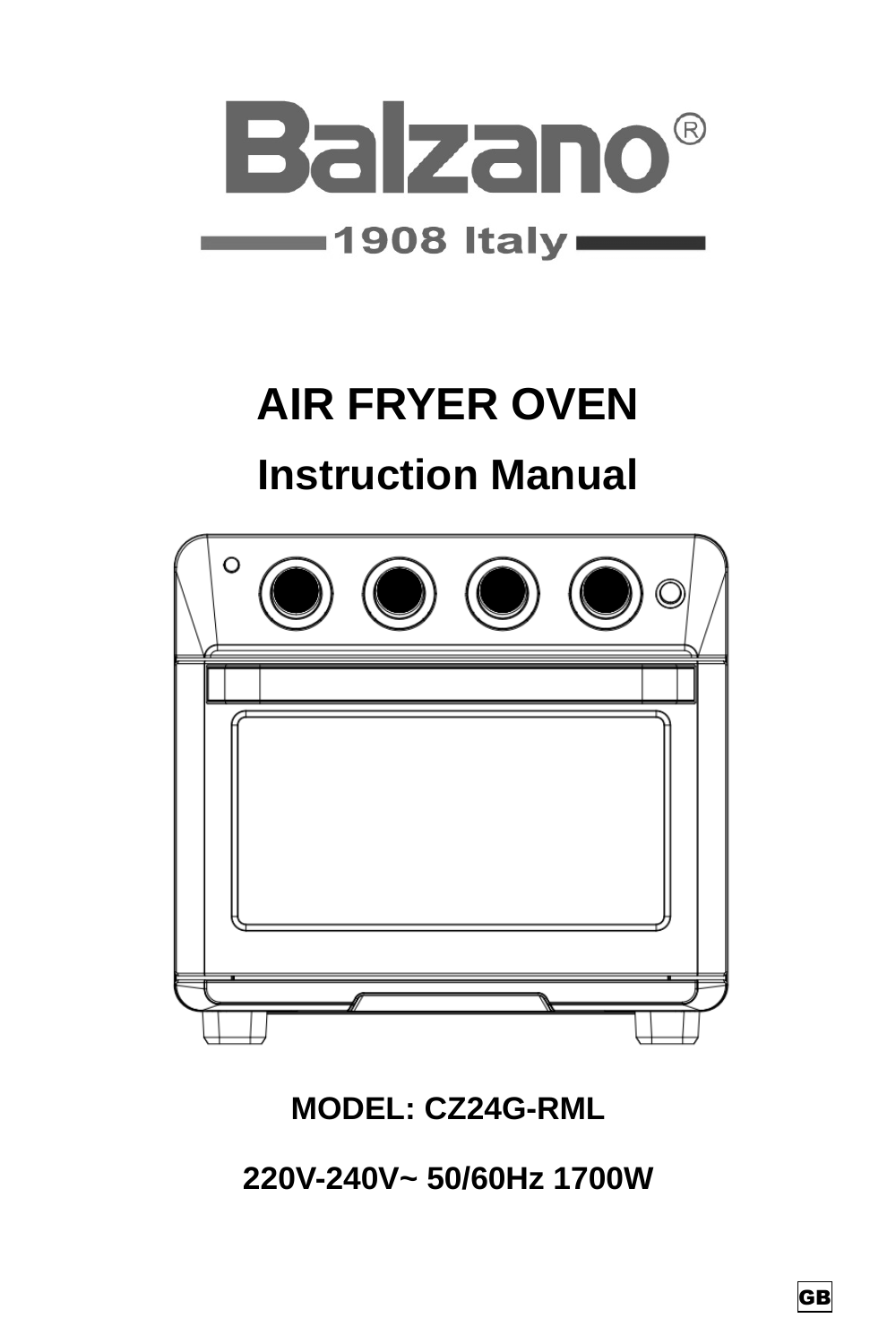**\*Please read this manual carefully before use and keep this manual in a safe place for future reference\***

**This appliance is not to be used by persons (including children) with reduced physical, sensory or mental capabilities, or lack of experience and knowledge, unless they have been given supervision or instruction. Children being supervised not to play with the appliance.**

## **IMPORTANT SAFEGUARDS**

When using electrical appliances, basic safety precautions should always be followed, which include the following:

- 1. This appliance is for HOUSEHOLD USE only. Read all instructions before use or cleaning.
- 2. Close supervision is necessary when any appliance is used near children.
- 3. Do not immerse cord, plug, or any part of the appliance in water or other liquids.
- 4. Do not let cord hang over edge of table or counter, or touch hot surfaces.
- 5. Do not operate appliance with damaged cord or plug or after the appliance malfunctions, or has been damaged in any manner. If the appliance is damaged or broken, do not repair yourself. If the power cord or the plug is broken or damaged, do not repair or change yourself. Please send the appliance to qualified service centre for repair or service.
- 6. When operating the oven, keep at least four inches (ten centimeters) of space on all sides of the oven to allow for adequate air circulation.
- 7. To disconnect, turn the control to OFF, before removing the plug.
- 8. Unplug from outlet when not in use and before cleaning. Always hold the plug, but never pull the cord.
- 9. Allow the appliance to cool before putting on or taking off parts, and before cleaning
- 10. Extreme caution must be used when moving an appliance containing hot oil or food.
- 11. Do not cover any part of the oven with metal or cloth, it may cause overheating of the oven.
- 12. Never leave the appliance unattended in working.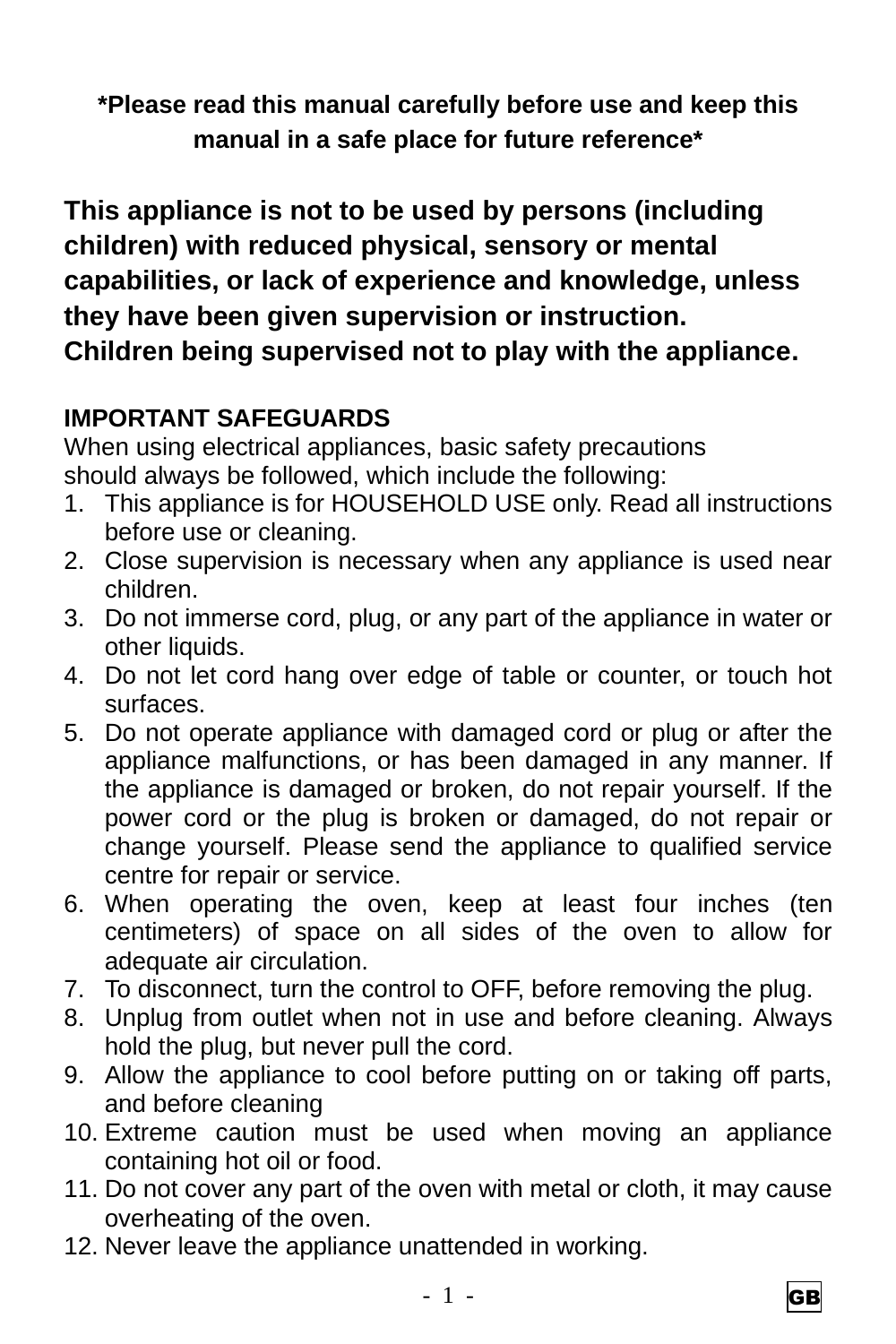- 13. Oversized foods or metal utensils cannot put into the appliance as they may create a fire or risk of electric shock.
- 14. Extreme caution should be exercised when using containers constructed of anything other than qualified metal or qualified ceramics.
- 15. Do not place any of the following materials in the oven: plastic, paper, or anything similar.
- 16. Do not use any accessories other than manufacturer recommended accessories in this oven.
- 17. Always wear protective, insulated oven gloves when inserting or removing items from the hot oven.
- 18. The glass door is heavy, please hold the handle until the door is completely open, do not let the door fall itself.
- 19. Do not put anything on the door glass when it is opened.
- 20. The temperature on the surface of this appliance is high in or after working, do not touch.
- 21. The accessible surfaces are liable to get hot during use.
- 22. External timer is not intended to operate this appliance.

## **COOKING TIPS**

- 1. Ensure that there is enough ventilation (at least 15 cm space) around the oven.
- 2. Ensure that the oven is completely dry before use.
- 3. Do NOT put the oven on untreated wooden surface.
- 4. In the first use of the oven, there might be some smoke coming out from the oven, this is normal. After 5-15 minutes the smoke will disappear.
- 5. In order to get better cooking performance, it is recommended to pre-heat the oven about 10-15 minutes.
- 6. Oil the baking tray or rack before putting food on it to provide stickiness. One tray or rack one time ensure the food to be cooked better.
- 7. Put drip tray under the rack to avoid oil dropping to oven bottom.
- 8. If the food is oily like chicken, etc. use two pieces of aluminium foils to wrap the food to avoid oil splashing during cooking.
- 9. During cooking, watch the food through glass door. For chunk food, it is better to turn it over once or twice. Open the door when need turning or moving. But the door must be shut immediately.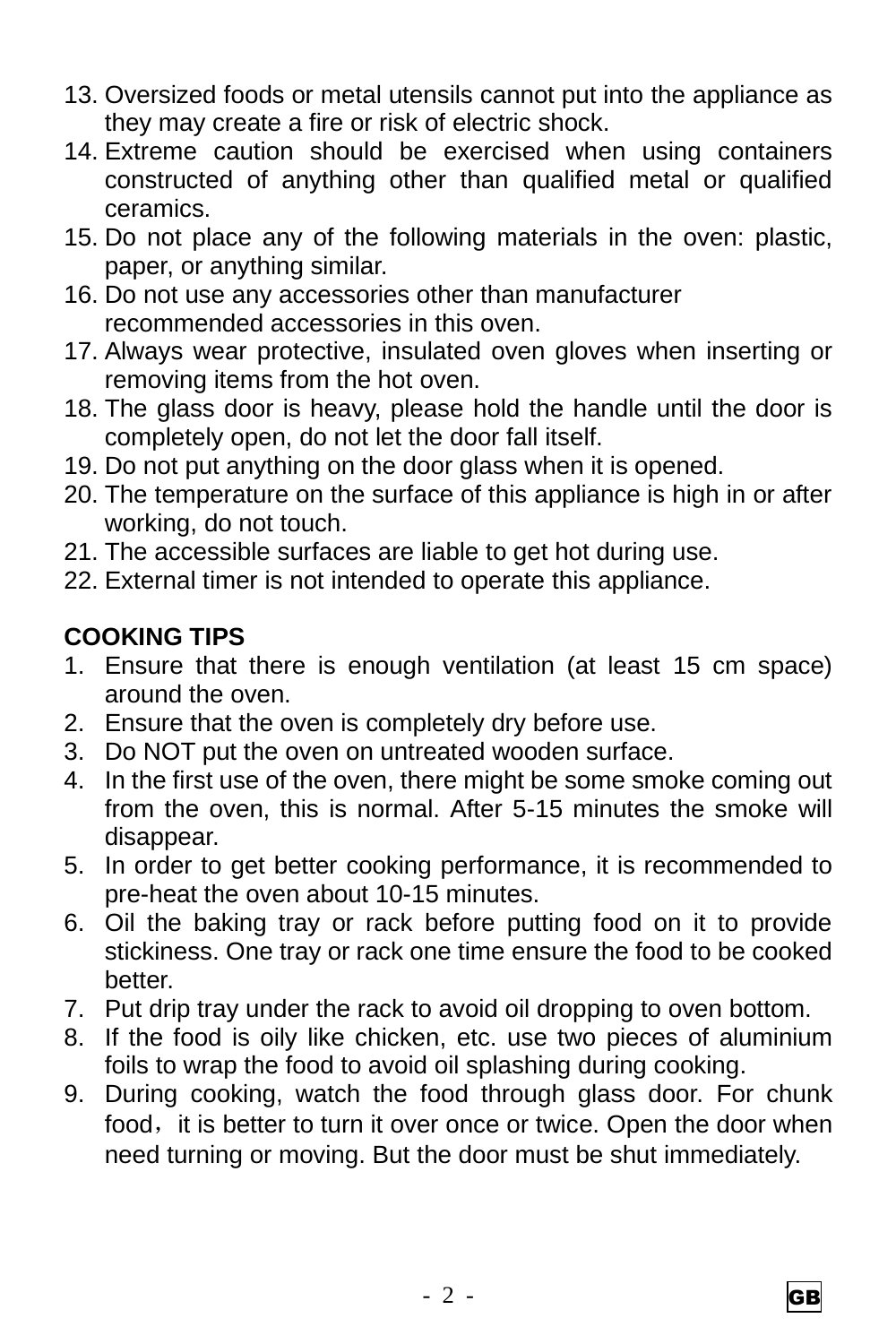#### **PART NAME**



- 1. Power Indicator: Shows power on or off
- 2. Timer
- 3. Function Knob
- 4. Air fryer Temp Knob
- 5. Oven Temp Knob
- 6. Lamp Button: To turn on/off the inner lamp
- 7. Cool-Touch Handle
- 8. Double Glass Door to insure the door surface not so hot.
- 9. Pull-Out Crumb Tray for easy cleaning.
- 10. Rotisserie Set to cook the whole chicken delicious.
- 11. Wire Rack
- 12. Handle to take out the rotisserie set.
- 13. Air fryer Basket Can hold much oilless food and cook food fast and delicious.
- 14. Baking Tray To hold food for cooking, or put it on lower step to hold food oil drops.
- 15. Tong to take out the air fryer Basket, baking tray and rack.
- 16. Cotton Glove to take out the air fryer Basket, baking tray and rack.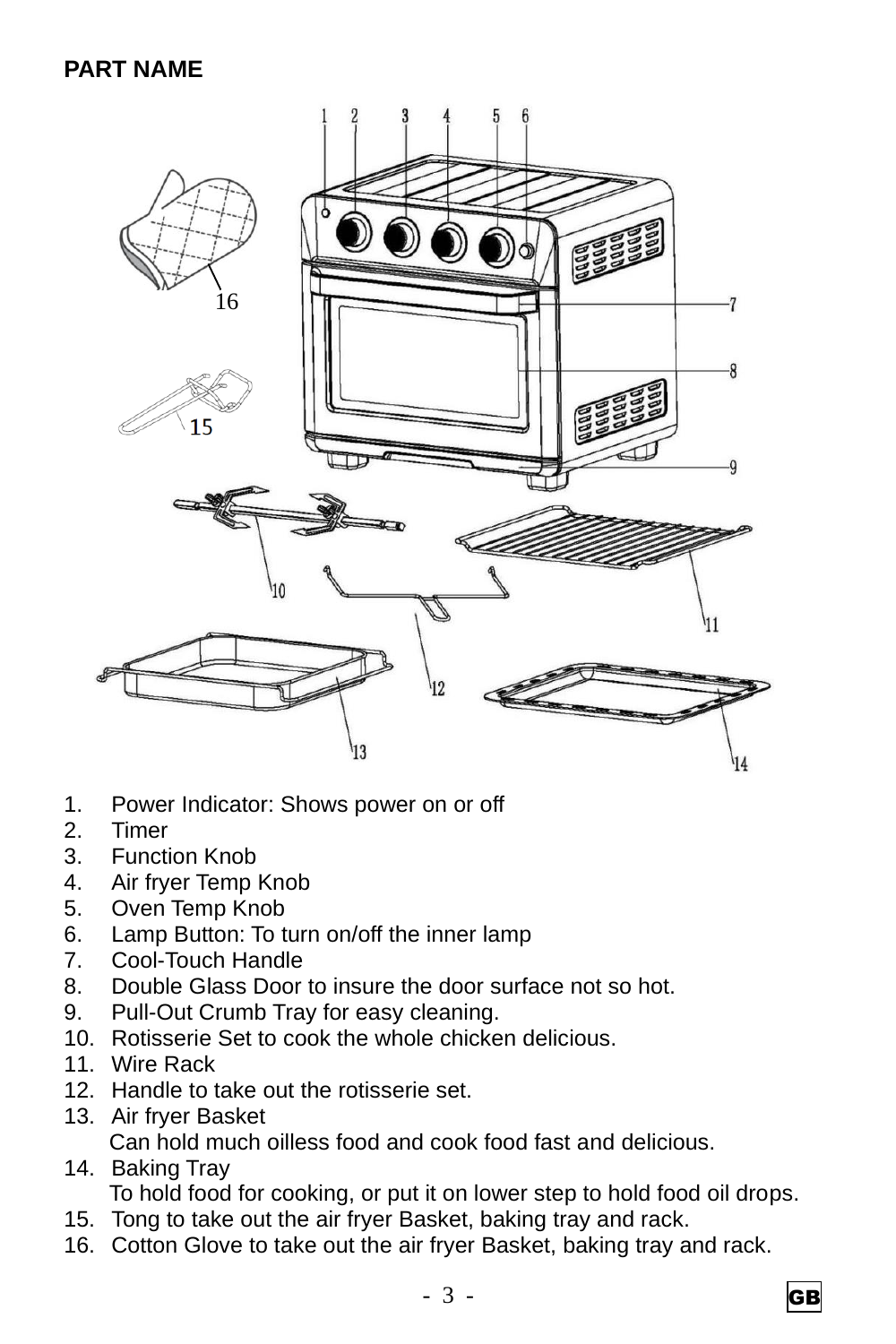#### **CONTROL PANEL**

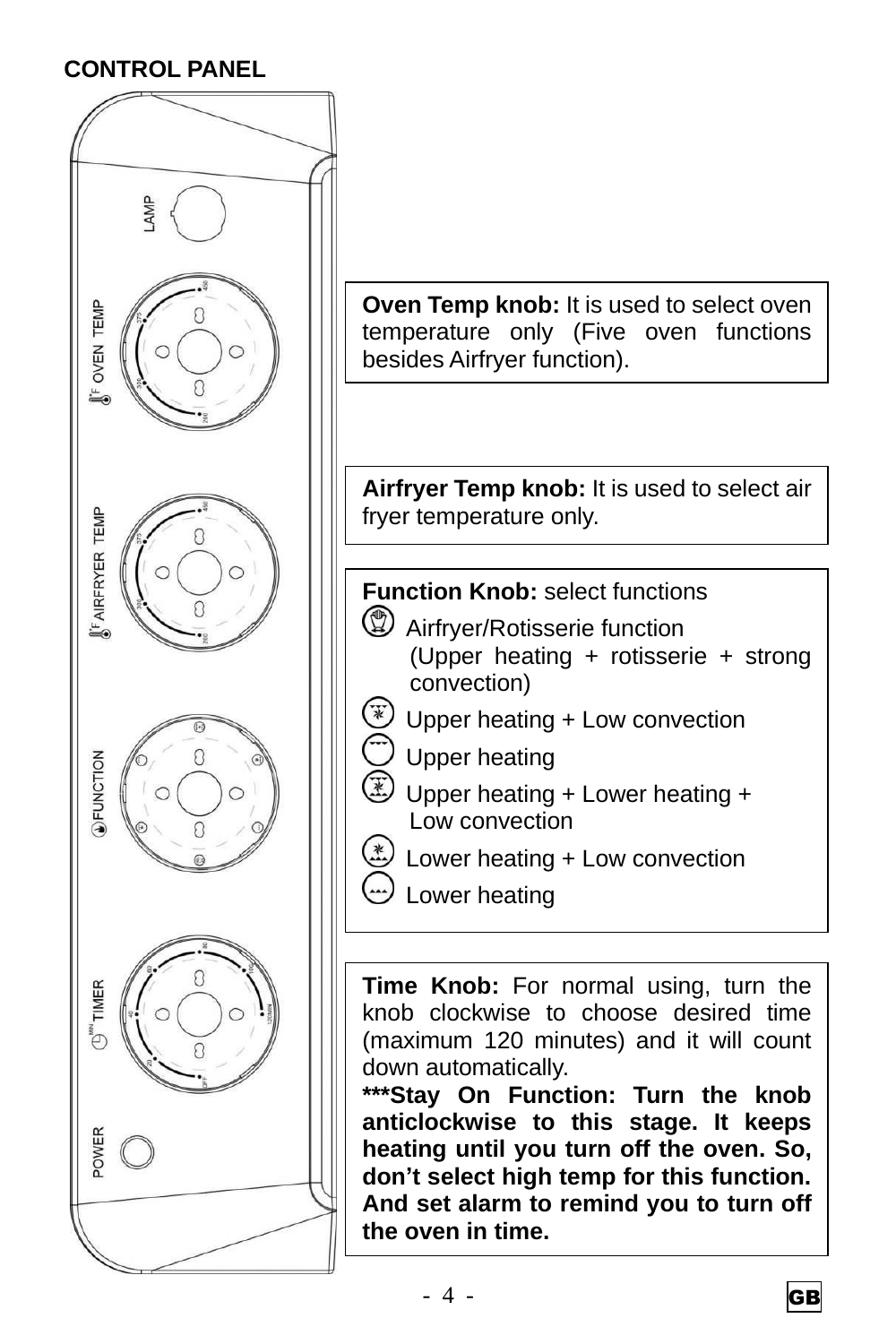#### FUNCTION KNBO SELECTION

| <b>Cooking Mode</b>     | <b>Heating Elements</b>                      | Fan Speed |
|-------------------------|----------------------------------------------|-----------|
| Airfryer/Rotisserie     | 4pcs upper elements<br>+ Rotisserie          | Strong    |
| <b>Convection Broil</b> | 2pcs upper elements                          | Low       |
| <b>Broil</b>            | 2pcs upper elements                          |           |
| <b>Convection Bake</b>  | 2pcs upper elements<br>+ 2pcs lower elements | Low       |
| <b>Convection Bake</b>  | 2pcs lower elements                          | Low       |
| Warm                    | 2pcs lower elements                          |           |

#### OPERATING INSTRUCTIONS

- 1. Put the oven on a plain and heat resistant surface. Then plug in.
- 2. Set the temperature, time and heating stage. Preheat the oven for 10-15 minutes. Then insert the baking tray or rack with food.
- 3. One tray or rack one time ensure the food to be cooked better.
- 4. During cooking, watch the food through glass door. For chunk food, it is better to turn it over once or twice. Open the door when need turning or moving. But the door must be shut immediately.
- 5. Once cooking is finished, the timer will shut off automatically with bell ring. If the cooking is finished earlier than the set time, please turn back the timer to OFF to power off the oven.
- 6. Take out of the food carefully.

#### HOW TO USE THE ROTISSERIE FUNCTION

- 1. Put one skewer through the pointed end of the spit, making sure the points of skewer face towards the spit's pointed end. Slide the skewer towards the square end of the spit.
- 2. Insert the spit directly through the center of the food which you want to roast.
- 3. Put the other skewer through the pointed end of the spit, making sure the points of skewer face the spit's square end.
- 4. Put the two skewers into the food, then secure both skewers with the thumbscrews.
- 5. Make sure the food is centered on the spit.
- 6. Insert the pointed end of the spit into the drive socket, make sure the square end of the spit rests on the spit support.
- 7. Plug the oven.
- 8. Set the temperature to maximum.
- 9. Turn the timer to the time which you want, then cooking starts.

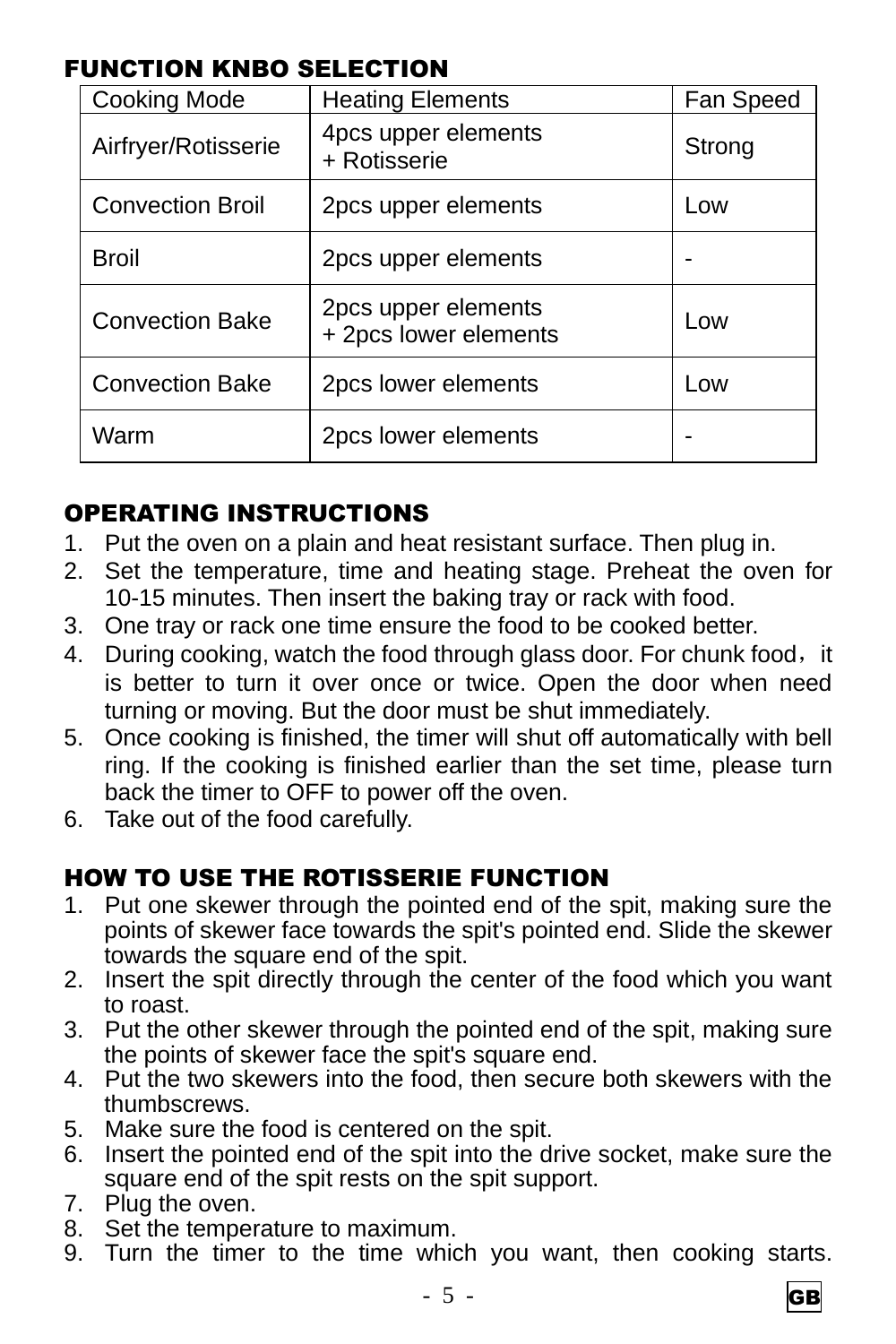Normally it takes 30 minutes to roast a 2.5Kg(5.5Pd) weight chicken.

- 10. Set the function knob at ROTISSERIE stage, the rotisserie spit starts rotating.
- 11. Once cooking is finished, the timer will shut off automatically with bell ring. If the cooking is finished earlier than the set time, please turn back the timer to OFF to power off the oven.
- 12. After the oven is cooled, put the hooks of the rotisserie handle under the grooves on both sides of the spit. Lift the right side of the spit first, move towards right side a little bit, so that the left side of the spit goes out of the drive socket. Then carefully move out the roasted food from the oven.
- 13. Take the food off the spit.

### HOW TO USE THE CONVECTION FUNCTION

The convection function works when set the function knob at **Airfryer** or **CONVECTION** stage.

#### HOW TO BAKE

- 1. Insert the wire rack or baking tray with food into the suitable position.
- 2. Close the oven door.
- 3. Set function knob at Convection Bake stage, cooking time and temperature, then cooking starts.

#### HOW TO BROIL

- 1. Insert the wire rack with food into top position (food should not close to the upper heating element). Then close the oven door.
- 2. Set function knob at Broil or Convection Broil stage, cooking time and temperature, then cooking starts.

### HOW TO TOAST

- 1. Insert the wire rack with food into the suitable position.
- 2. Close the oven door.
- 3. Set function knob at Convection Bake stage, cooking time and temperature, then cooking starts.

#### **MAINTENANCE AND CLEANING**

#### **\*\*\*To avoid food debris to corrode the appliance, pls always clean the appliance in time once it is cool after cooking.**

- 1. Unplug the appliance and allow it to cool before cleaning.
- 2. Do not immerse the appliance in water. All surfaces can be cleaned with a clean damp cloth.
- 3. If stains still appear, it is recommended to use soap.
- 4. Do not use abrasive cleaners or sharp utensils to clean the appliance.
- 5. Clean the interior chamber with a clean damp cloth.
- 6. Clean surface in contact with food by a clean damp cloth or wash the

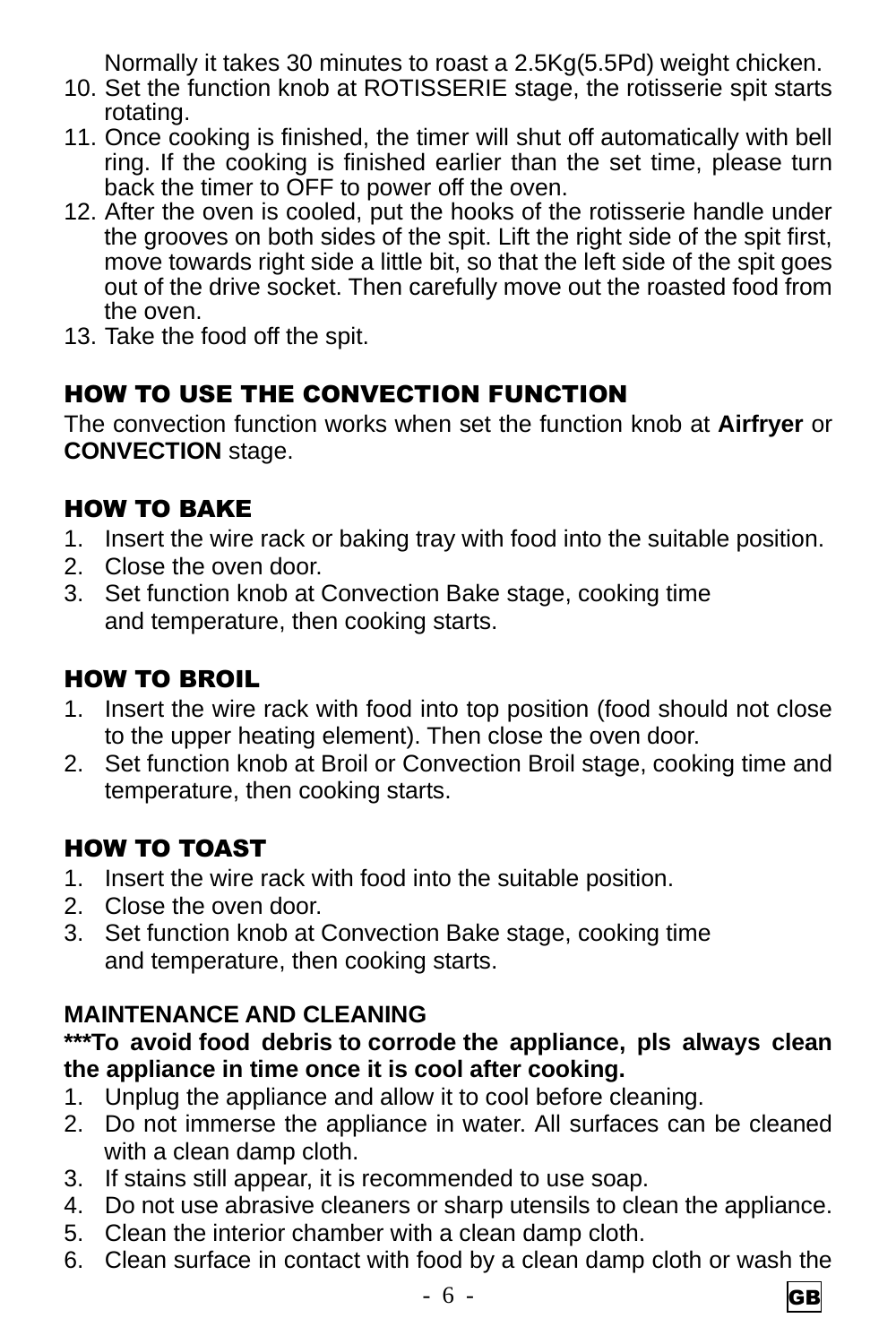accessories with clean water. Baking tray can't be cleaned with dishwasher.

#### **TROUBLESHOOTING**

| Problem                 | <b>Possible Solution</b>                        |
|-------------------------|-------------------------------------------------|
| The oven is not turning | - Make sure the oven is plugged in.             |
| on.                     | - Check and make sure that you have set         |
|                         | the timer.                                      |
| Why does the fan keep   | - After cooking, the fan will continue running  |
| running after cooking?  | for a while to assist the cooling process.      |
| Foods are not           | - Increase cooking temperature or time.         |
| completely cooked.      | - Make sure you cook with the                   |
|                         | proper function.                                |
| Foods are overcooked    | - Decrease cooking temperature or time.         |
| or burned.              | - Make sure food items are not too large        |
|                         | and are not touching the heating elements.      |
| Foods are cooked        | - Preheat the oven.                             |
| unevenly.               | - Make sure food items are not too closely      |
|                         | packed into a tray, rack or basket. Take        |
|                         | caution as these food or components             |
|                         | may be hot.                                     |
|                         | - Use smaller batches of food in the Basket.    |
|                         | Small batches of food will cook more<br>evenly. |
|                         | Certain foods need to be stirred/mixed          |
|                         | mid-way through the cooking process.            |
| White smoke is coming   | - The oven may produce some white smoke         |
| out of the oven.        | when you use it for the first time. This is     |
|                         | normal.                                         |
|                         | Excess oil or fatty foods may produce           |
|                         | white smoke. Make sure the inside of the        |
|                         | oven is cleaned properly and not greasy.        |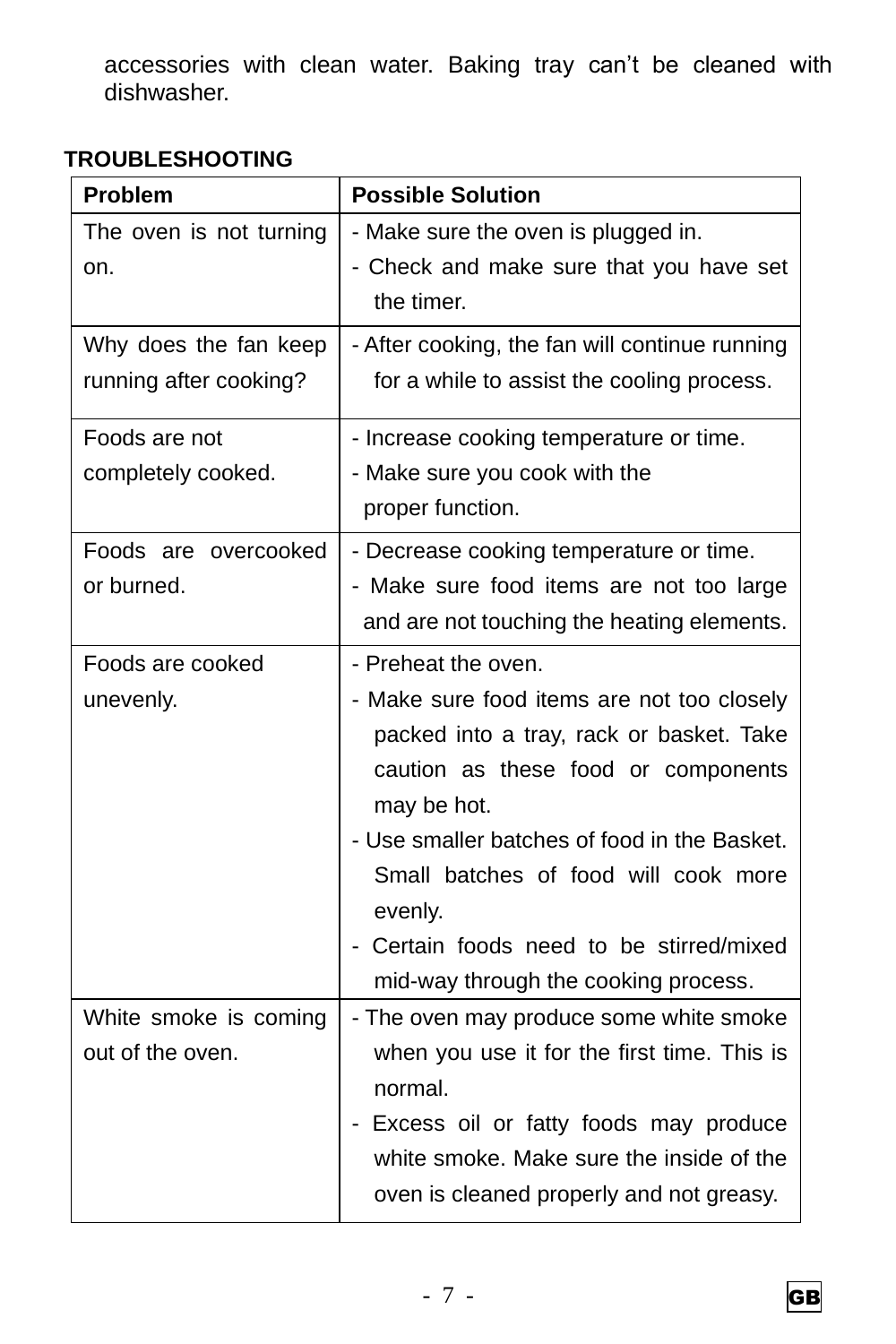| Black smoke is coming | - Immediately turn off the oven and then     |
|-----------------------|----------------------------------------------|
| out of the oven.      | unplug it. Cool the oven to room             |
|                       | temperature.                                 |
|                       | - Wait for smoke to clear before opening the |
|                       | oven door. Be careful when you take out      |
|                       | the food.                                    |

## **ENVIRONMENT FRIENDLY DISPOSAL**



Do not throw away the appliance with the normal household waste at the end of its life, but hand it in at an official collection point for recycling. By doing this, you help to preserve the environment.

BALZANO products are intended for household use only

BALZANO has policy of continuous improvement in product quality and design. The company, therefore reserves the right to change the specification of its model at any time.